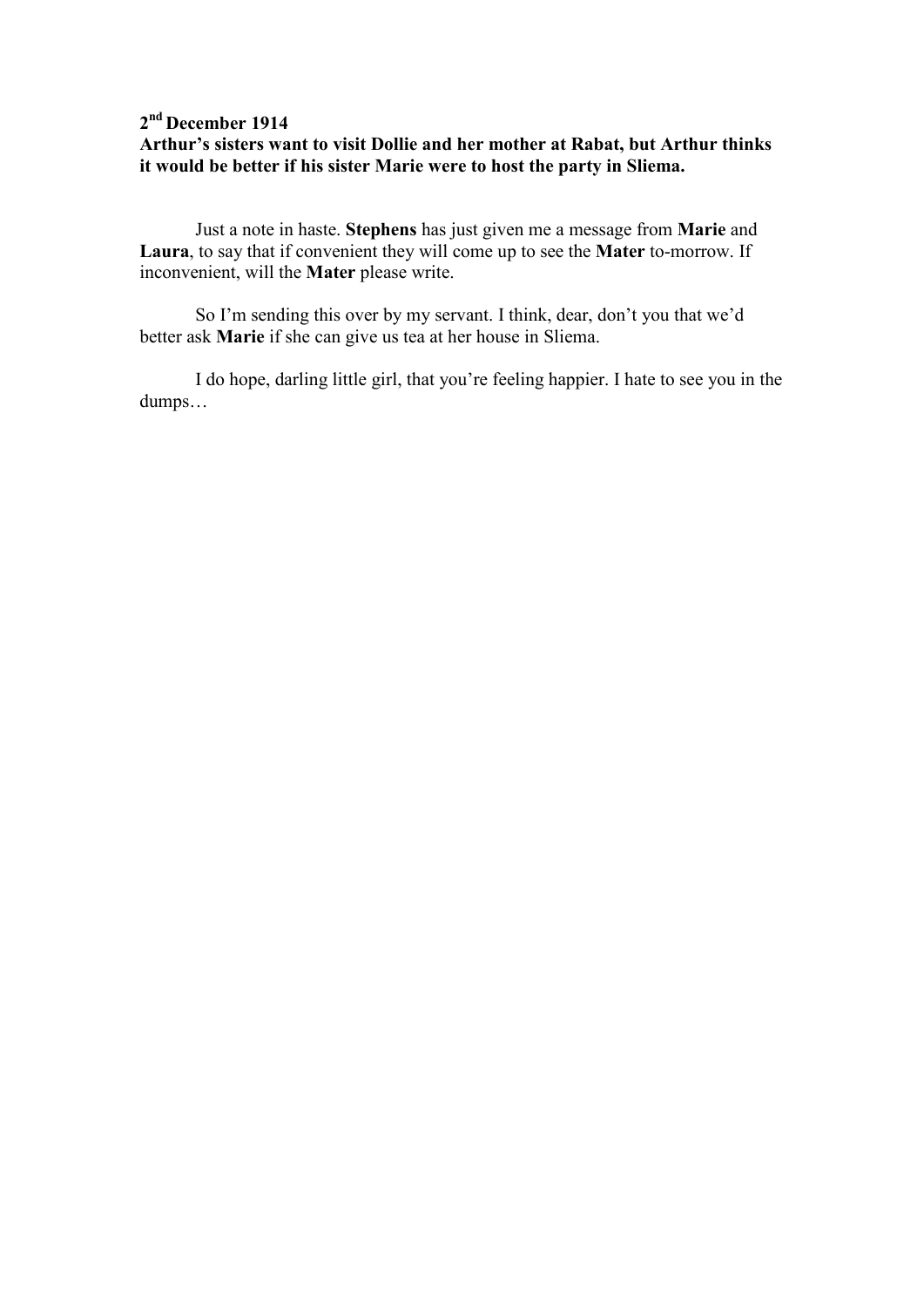# **17th December 1914**

## **Arthur and Alfred arrange more social gatherings for Dollie with their sisters; disturbing news from home that a German warship has bombarded Hartlepool and Whitby.**

… In awful haste. I've been very, very busy. Re today – I'll meet you at the station at ten minutes to three. **Alf[red]** and I are catching the 12.50 to Valetta. It is **Nella**'s father [ *Dr. Carmelo Samut*] who is going to England.

Re **Laura**. I enclose a letter from, arranging a rendezvous at the tea place at 4.30. We must see her at the dentist and have her to tea chez **Mabel**. **Alfred** thinks we ought to ask **Laura** first for the Opera. I hear they are going to have Tosca.

PS: We've just had an extract from Reuter. "German warships bombarded Hartlepool and Whitby, shelling churches etc. About 50 shells fired. 1000 people injured. Few deaths. No disorder!!!"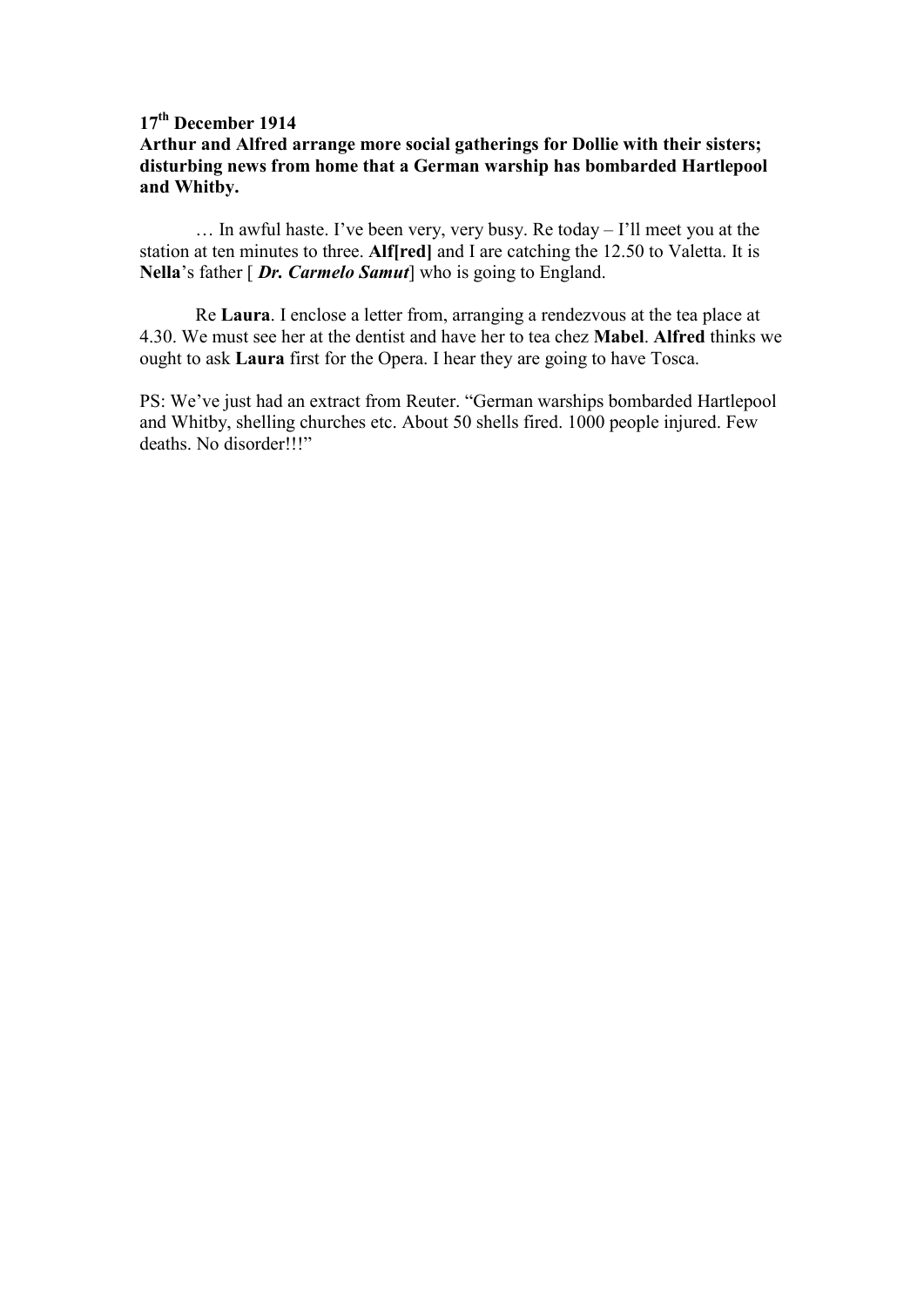## **19 th December 1914**

**Arthur is in a complete tizzy – scrambling to get his duties covered by colleagues so he can spend more time with Dollie – but luck is on his side, and friends rally round.** 

… As luck would have it, I was down for Orderly Officer today. Last night I was in an awful state as – whereas **Johnnie** is going to do this evening for me, I couldn't find anyone for this afternoon.

Luckily **Jerry Sorley** is going to do it for me this afternoon.

 I shall have to be over here to do duty at 12.45 but hope to be with you between 1 and 1.15. I have got leave for **Sorley** and **Johnnie** to do this afternoon and evening for me and have got leave also for the weekend.

So hurra!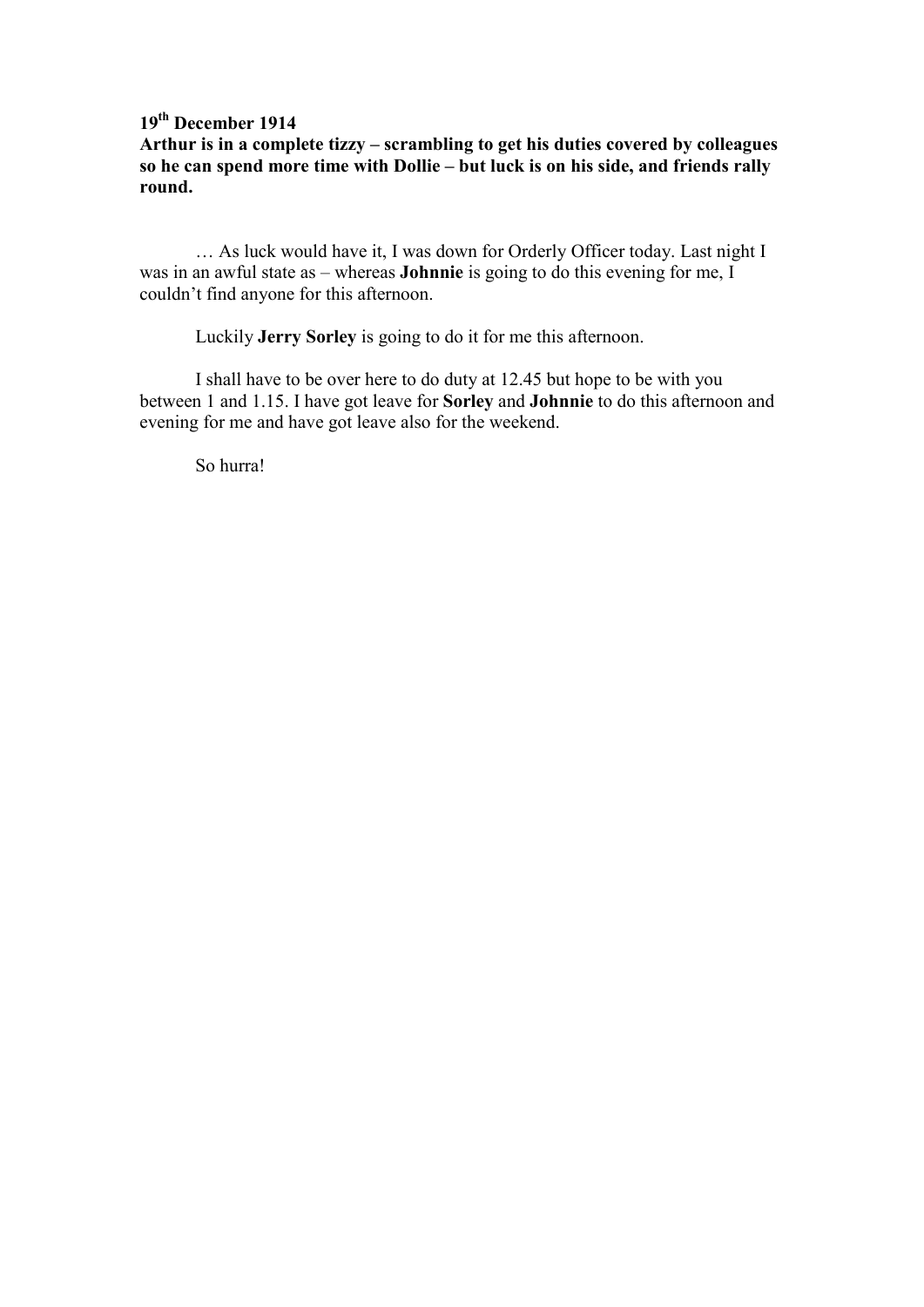### **24 th December 1914 Arthur has unexpected orders to be out all day shooting on the range but hopes to join Dollie for lunch in Rabat.**

 … There has been great confusion over the orders that I have received or rather that the Brigade Office sent up last night. However the long and the short of it is that I am up here for the day, shooting on the miniature range here. May I try and come over for lunch at 1. If I don't hear to the contrary I shall come – please. I shall have to be back at 2.

 How are you dear? **Mrs Pulman** is looking forward to our going to her. **Bobbie** is awfully afraid that he has offended you! Don't forget the note to **Monsignor Mifsud…**